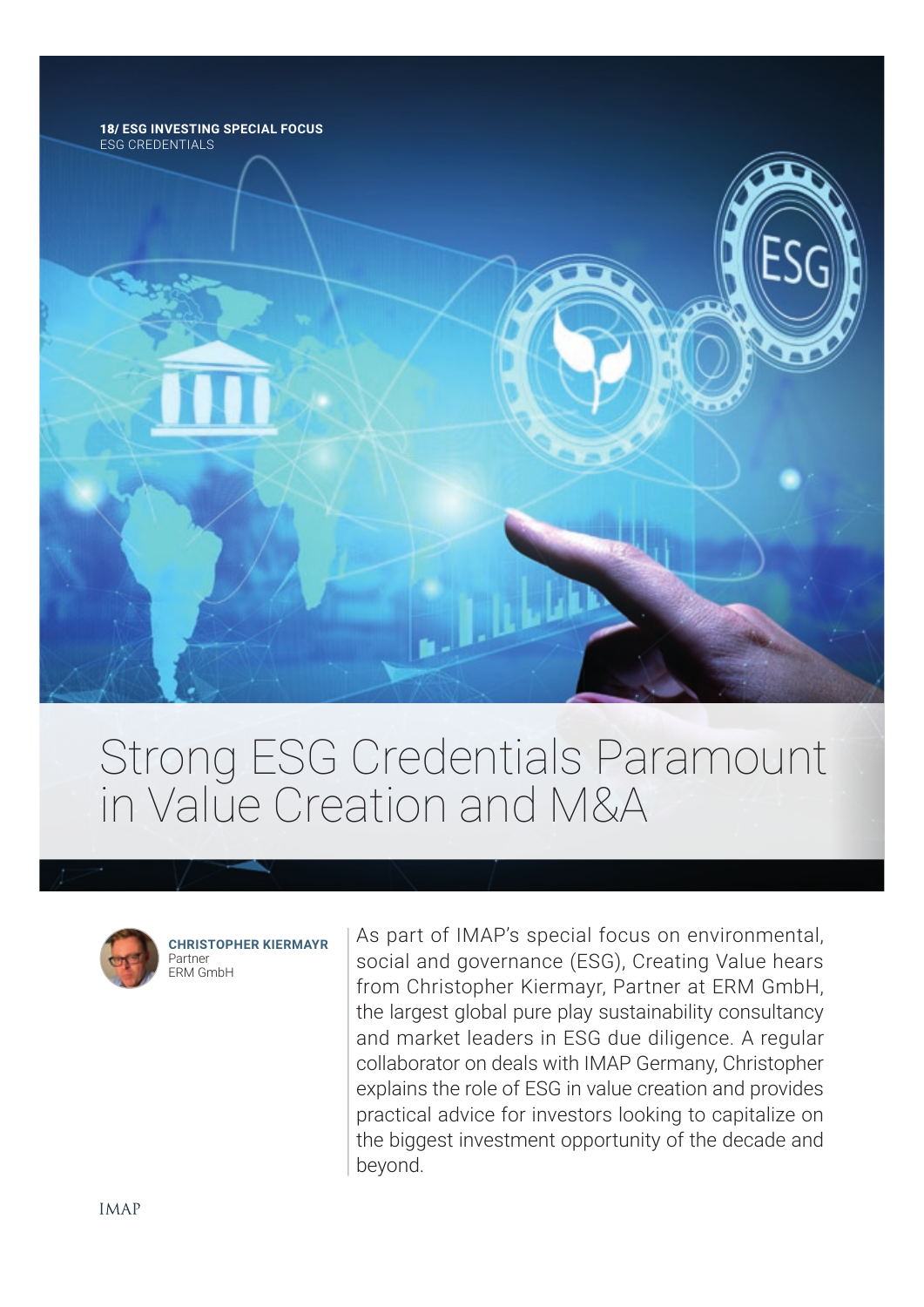ESG CREDENTIALS

**Investors and buyers are willing to pay a premium for companies that can demonstrate strong ESG credentials. Stakeholder activism on ESG aspects is adversely impacting the availability of capital.**

The last year has shown how robust ESG management provides companies with resilience to external shocks.

Stocks of companies with strong ESG credentials and robust climate strategies have outperformed those of peers this year. Corporate goals around carbon neutrality

and energy transition strategies have accelerated activity to manage corporate portfolios by decarbonizing the asset base while increasing investment in and acquisition of sustainable products and technologies. ESG and sustainable investing has become the new standard to access finance. There has been a significant increase in the size of ESG funds, green bonds, capital flows to ESG funds and sustainability-linked fnancing, with ESG viewed as integral to strong corporate governance and business performance.

#### Capital Flows into Sustainable Funds 2018-2020 (US\$)



Capital directed t ESG-themed funds has seen a rapid acceleration since 1920, with European funds attracting most of the new capital. Source: Morningstar.



#### Growth in Sustainable Debt Issuance 2012-2020 (US\$)

Annual sustainable debt issuance grew from \$31.4 billion to \$732.1 billion over the period 2021-2020. Source: BloombergNEF, Bloomberg LP.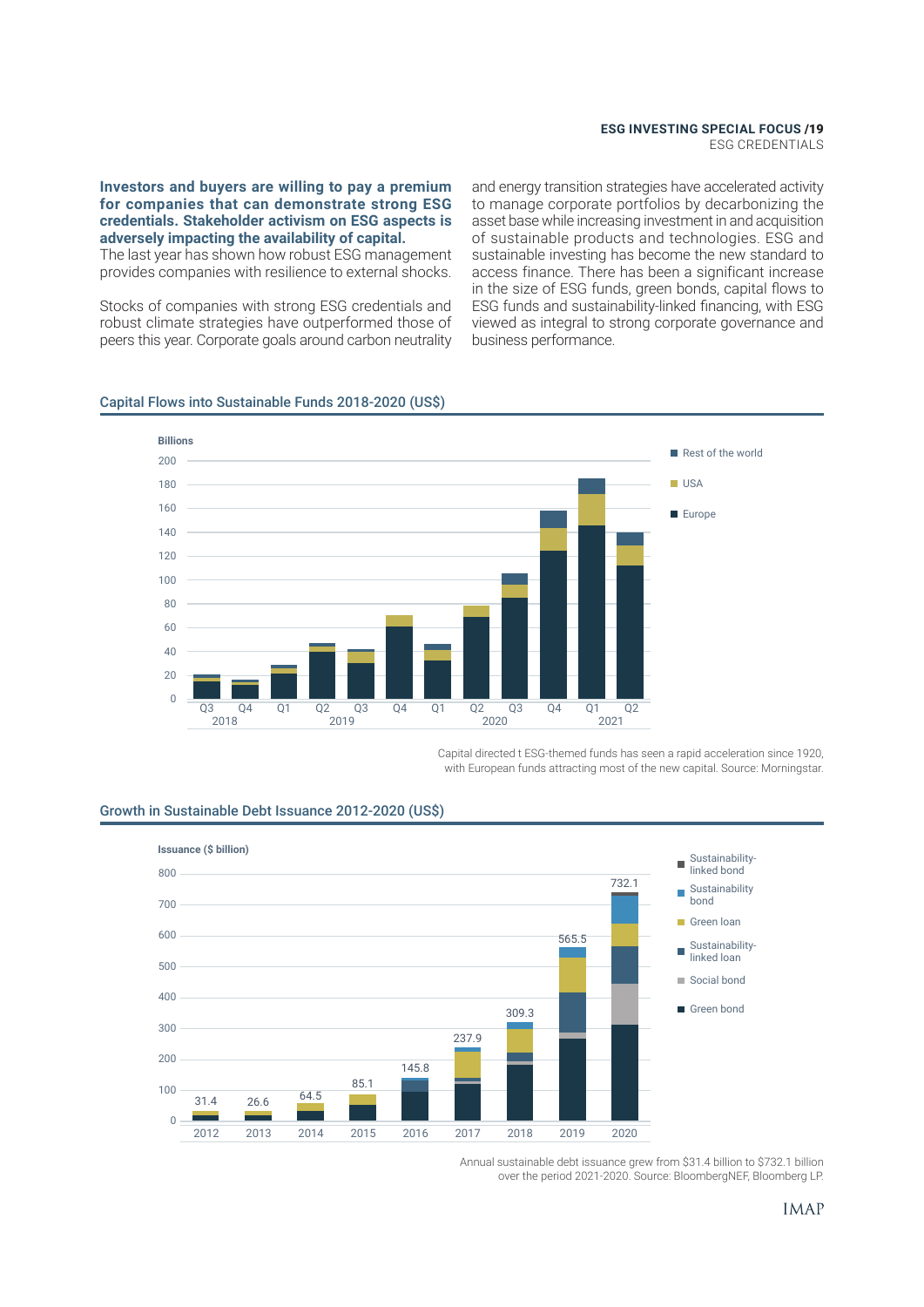ESG CREDENTIALS



#### Costs of Capital, Equity, and Debt Compared to ESG Performance

The cost of capital, equity, and debt compared to MSCI ESG Ratings performance ranging from low ESG performance to high ESG performance for companies in the US, Europe, and Japan. Source MSCI.

Integrating ESG is no longer a "nice to have"; it is integral to strong corporate governance and business performance. Stocks, multiples, and valuations in general of companies with strong ESG credentials and robust climate strategies have outperformed those of peers this year. Investors and buyers are willing to pay a premium for companies that can demonstrate strong ESG credentials.

The amount of assets under management among ESG funds as of March 2020 was more than \$1 trillion, having grown by more than 35% over 3 years. The world's largest asset owners are committed to mobilizing significant sums of private capital towards the 17 Strategic Development Goals (SDGs) and an increasing number of the world's most influential LPs are focusing on ESG.



**IMAP**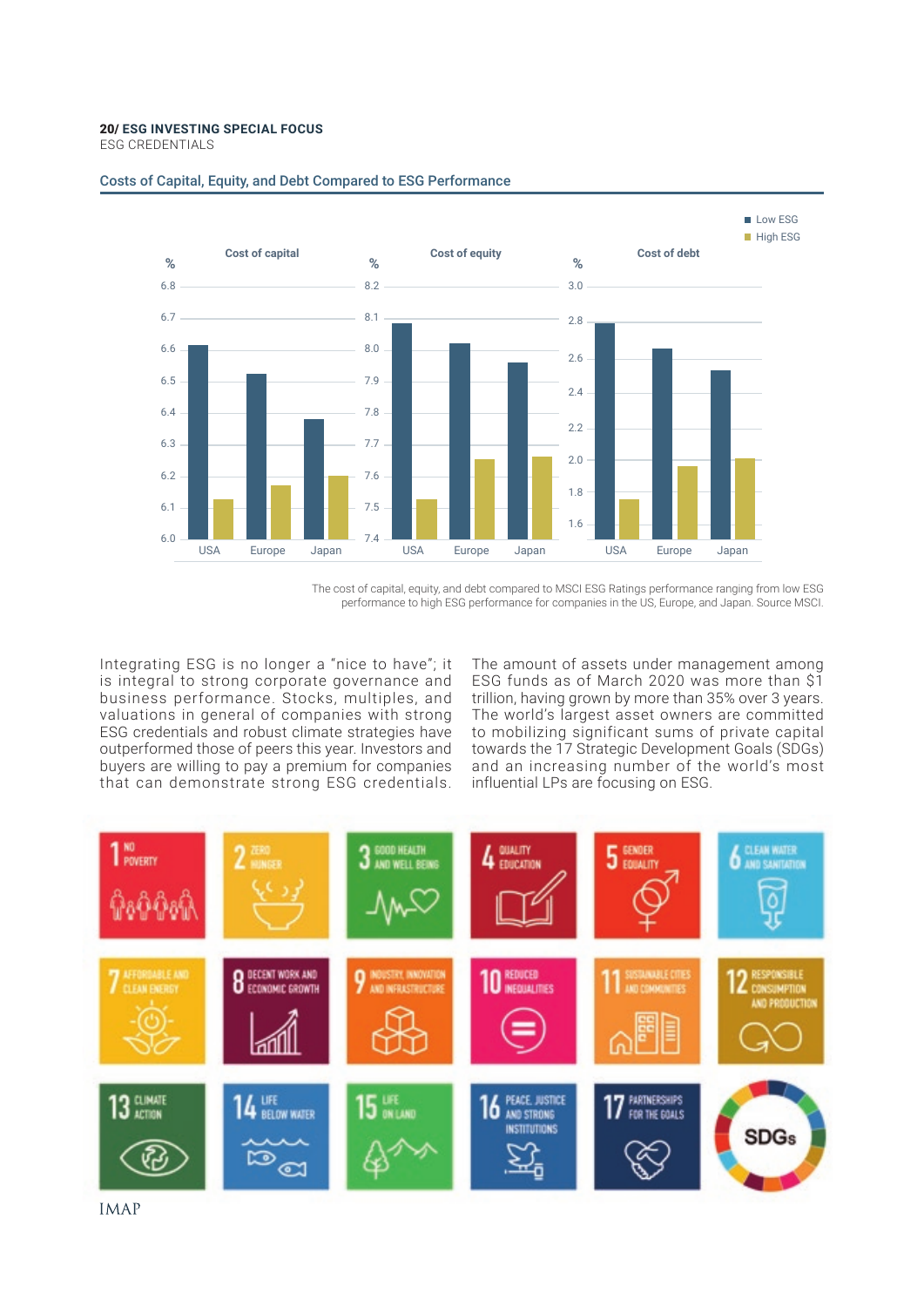ESG CREDENTIALS

#### **Signifcant Investment and Value Creation Opportunities for Astute Investors**

According to ERM's 2020 survey of over 50 Private Equity (PE) investment professionals*, 'Eyes on the Prize: Unlocking the Value of ESG Premium in Private Markets'*, 86% of those polled now have access to dedicated ESG teams when making investment decisions.

Furthermore, the results reveal that ESG issues offer signifcant value creation and investment opportunities in the coming 3-5 years and that there are specific actions that PE frms can take to help them make their way to the top of the ESG summit.



Based on this survey, frms should feel galvanized to take bold steps toward the signifcant opportunities presented by the transition to a sustainable, low carbon and equitable economy. While value protection is important, future-facing frms will generate higher returns by incorporating an ESG approach that systematically targets ESG based value creation and proactively invests behind the sustainability megatrends.

Stocks, multiples, and valuations in general of companies with strong ESG credentials and robust climate strategies have outperformed those of peers this year

To truly realize the full potential of ESG we believe that PE firms should consider the following:

- **•** Setting a strategic vision, and fostering a culture that sees ESG as a significant value creation opportunity
- **•** Establishing the frm's ESG investment strategy and process for identifying ESG market trends
- **•** Moving due diligence from compliance to ESG best practice, to generate superior returns
- **•** Ensuring companies become "ESG strong" during ownership to beneft from a higher exit multiple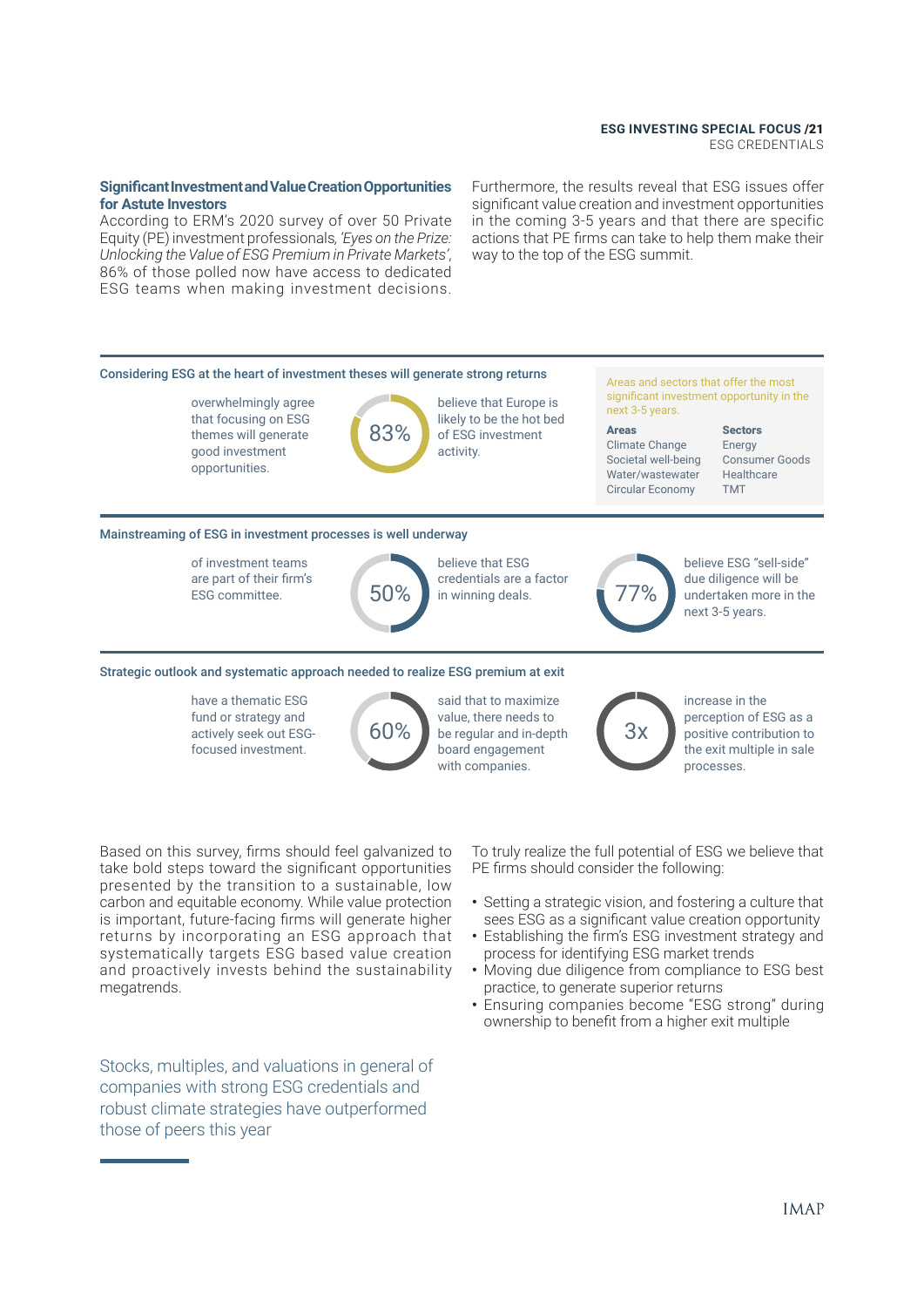ESG CREDENTIALS

Furthermore, there are fve concrete areas that we suggest PE frms should focus on which will signifcantly contribute to increasing ESG value:

| <b>ESG Value Drivers</b>                                                                                                                                                                                                                                  |                                                                                                                                                                                                                                                                                                                                                                             |                                                                                                                                                                     |                                                                                                                                                                                                                |  |                                                                                                                                                                                                                                                                                                                                              |
|-----------------------------------------------------------------------------------------------------------------------------------------------------------------------------------------------------------------------------------------------------------|-----------------------------------------------------------------------------------------------------------------------------------------------------------------------------------------------------------------------------------------------------------------------------------------------------------------------------------------------------------------------------|---------------------------------------------------------------------------------------------------------------------------------------------------------------------|----------------------------------------------------------------------------------------------------------------------------------------------------------------------------------------------------------------|--|----------------------------------------------------------------------------------------------------------------------------------------------------------------------------------------------------------------------------------------------------------------------------------------------------------------------------------------------|
| <b>Sales Growth</b>                                                                                                                                                                                                                                       | <b>Cost Savings</b>                                                                                                                                                                                                                                                                                                                                                         | <b>Productivity Growth</b>                                                                                                                                          | <b>Compliance</b>                                                                                                                                                                                              |  | <b>Lower Cost of Capital</b>                                                                                                                                                                                                                                                                                                                 |
| As consumers become more<br>sustainability conscious, and<br>preferences shift towards<br>impact and environment<br>friendly brands, firms that<br>integrate ESG into their<br>business are likely to see<br>greater demand and headline<br>sales growth. | Integrating ESG can drive cost<br>savings through boosting<br>operational efficiency.<br>For example, achieving<br>Environmental targets could<br>lead to lower electricity<br>costs, or assets which are<br>more resilient to the physical<br>impacts of climate change.<br>Finally, better ESG practices<br>could also reduce litigation<br>claims, and associated costs. | Improvements in Social and<br>Governance metrics could<br>also lead to productivity gains,<br>driven by better engaged<br>workers and a healthier<br>employee base. | Integrating ESG into a firm's<br>business model can improve<br>its compliance with local and<br>international regulations. A<br>greater degree of compliance<br>can also reduce taxes and<br>penalties liable. |  | Firms that integrate ESG<br>into their business models<br>and strategies tend to be<br>more resilient. As such, good<br>ESG practices act as a risk<br>mitigation factor. Therefore,<br>investors and financiers, will<br>view higher ESG performing<br>firms as less risky, and in turn<br>capital will be easier to access<br>and cheaper. |
| <b>Profit and Loss</b><br>Market share, sales volumes,<br>productivity, resources efficiency,<br>Innovation of products, cost of<br>capitals, etc                                                                                                         |                                                                                                                                                                                                                                                                                                                                                                             | <b>Cash Flow</b><br>Increased pressure in CAPEX,<br>lower costs and higher<br>operational efficiency and<br>margins, liquidity                                      | <b>Balance Sheet</b><br><b>EHS liabilities</b><br>Value of assets (increase in<br>discount rate and risk premium)<br>Avoid of stranded assets                                                                  |  |                                                                                                                                                                                                                                                                                                                                              |

The world is changing. Forces from all directions are pushing governments, regulators, businesses, NGOs, and investors to build a more sustainable future - and fast. This sustainability shift and resulting disruption is creating signifcant investment and value creation opportunities for the astute investor.

#### **Integrating ESG into Investment Decisions**

ESG factors and aspects play a pivotal role in the valuation of an asset in terms of both ascertaining its current value and protecting the initial investment, as well as gauging the potential for value creation and defning an asset's ESG trajectory and shaping the exit strategy.

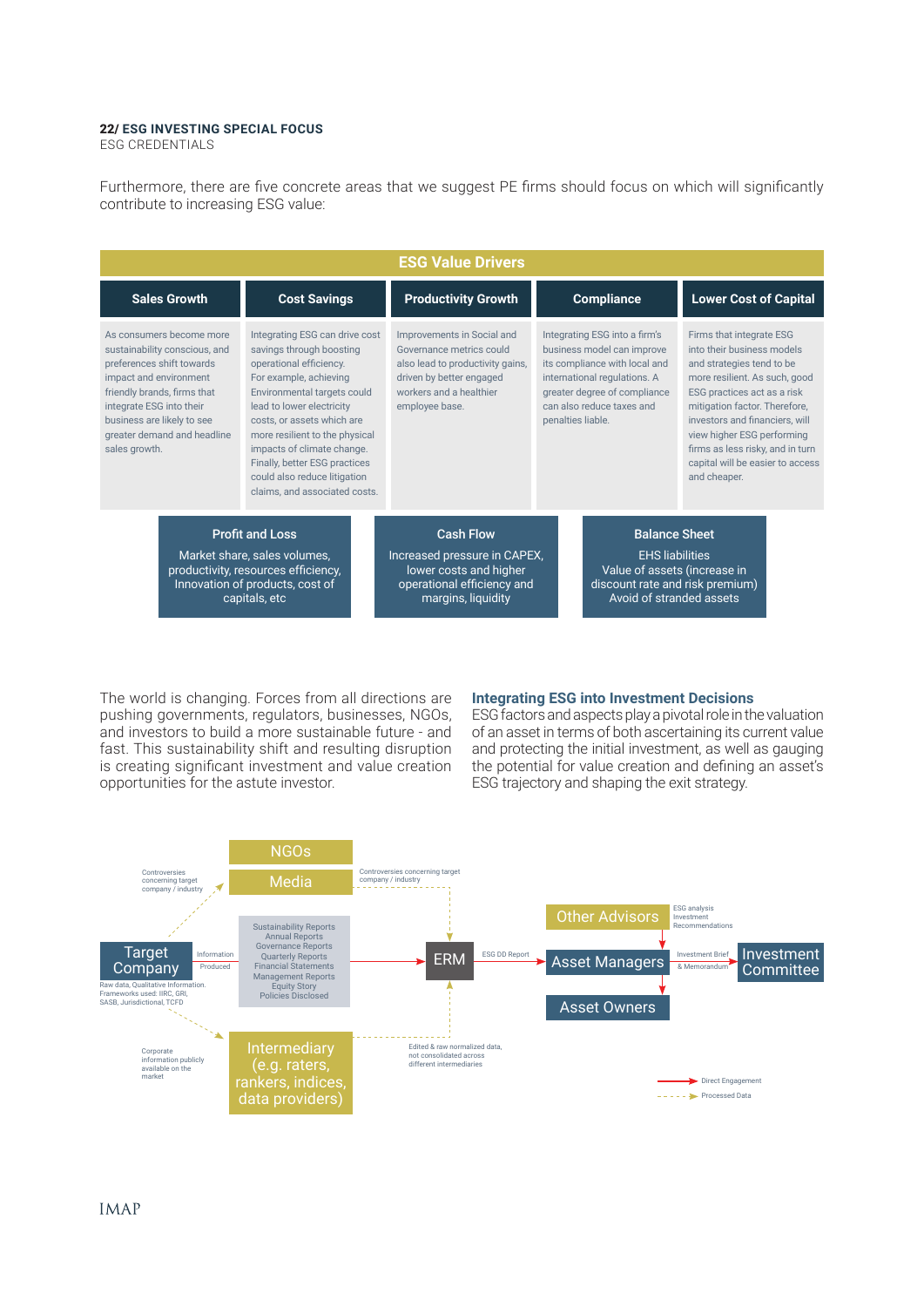ESG CREDENTIALS

#### **Capitalizing on the Biggest Investment Opportunity of the Decade**

The megatrends underpinning the transition to sustainable economies create genuine opportunities to outperform while also creating a positive legacy for society and the environment. Addressing this opportunity does not need to be resource intensive; in fact, there is evidence that structured approaches are more, not less, efficient than reactive ones. The scale and pace of change means that ESG can no longer be considered a small corner of the specialist investment world, a tickbox exercise or simply a risk management framework.

ESG and sustainability themes need to be at the core of investment strategies, decisions, and processes if PE firms are to continue raising capital from increasingly ESG- focused LPs and to capitalize on the biggest investment opportunity of the decade and beyond. There is a need for significant investment to address pressing sustainability challenges and a clear role for investors to play in the transition to a sustainable, low carbon and equitable economy.

Based on our experience, the key factors resulting in sustainability and ESG issues that should be on everyone's radar are:

- **•** Climate change
- Integration of facilities into the environment
- **•** Emissions
- **•** Waste/ Wastewater
- **•** Decarbonisation of the energy mix
- **•** Innovation in technology **•** Biodiversity and natural
- capital
- **•** Environmental compliance and management
- **•** Supplier assessment
- **•** People management,
- development and motivation **•** Occupational health and safety
- and well being **•** Partnerships with stakeholder
- groups
- **•** Social identity
- **•** Diversity, inclusion and equality/ equity of opportunity
	- **•** Human rights / Modern Slavery **•** Community investment
	- **•** Product stewardship
	- **•** Just Transition
- 
- **•** Code of Conduct **•** Board oversight of risks
- **•** Compliance with laws, regulations and international
- agreements
- **•** Stance on bribery and corruption
- **•** Data privacy / cyber security
- **•** CEO pay
- **•** Political advocacy

#### **Environmental Factors Social Factors Governance Factors Sustainable Development Goals**



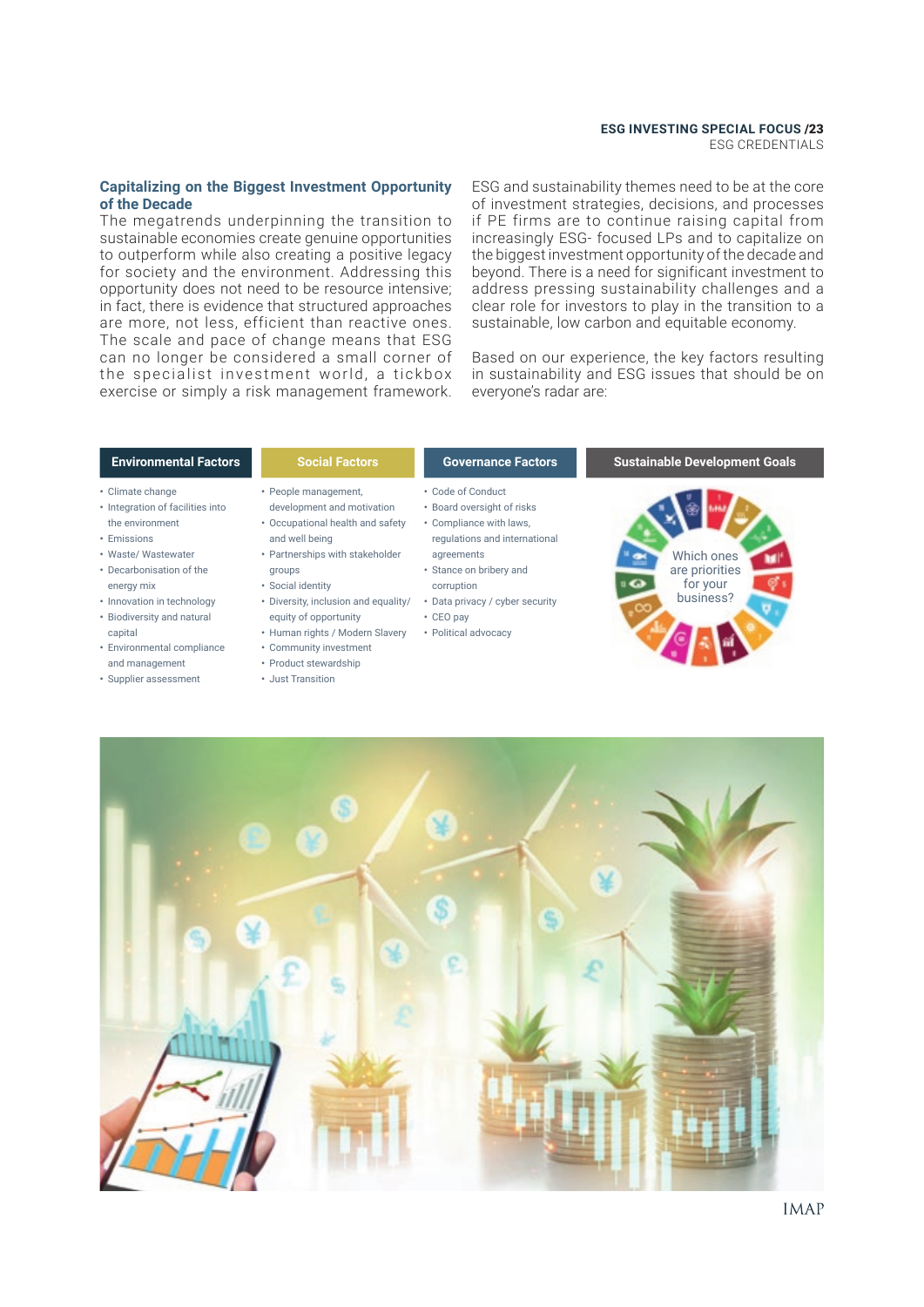ESG CREDENTIALS

The growing ecosystem of ESG regulations, voluntary disclosure frameworks, incentives and targets are driving corporate leaders and financial players to make sustainability commitments and disclosures. Financial organizations - and their clients - must respond to quickly changing sustainability policies and increasing stakeholder scrutiny.

ERM is an advisor to more than 500 corporate and financial sector organizations, building on our technical, strategy, legal and in-house private market, and banking experience. We partner with clients across every stage of their investment lifecycle:

### Transaction Advisory